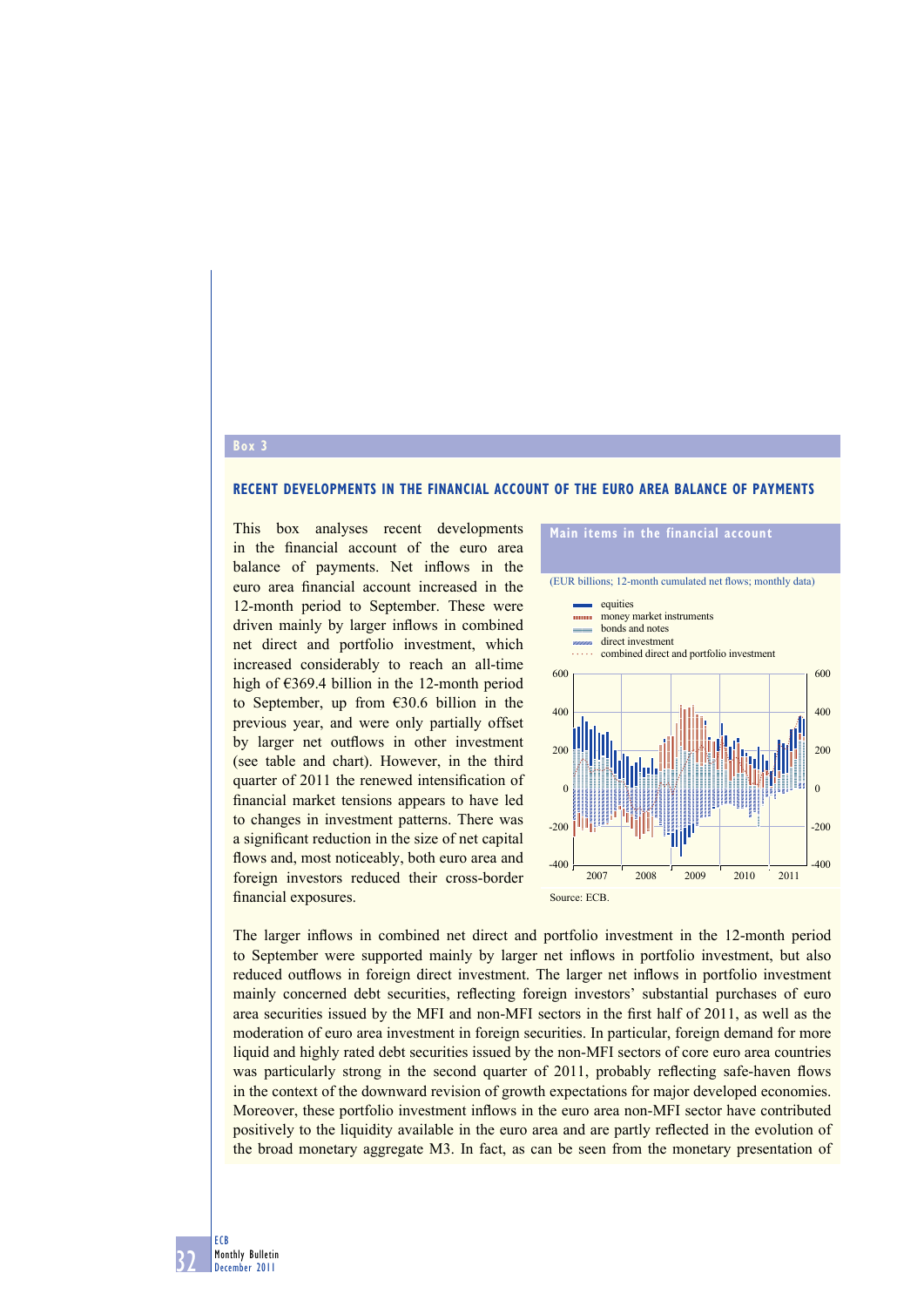Monetary and financial developments

## **Financial account of the euro area balance of payments**

| (EUR billions; non-seasonally adjusted data) |         |         |                                         |         |          |                               |          |          |
|----------------------------------------------|---------|---------|-----------------------------------------|---------|----------|-------------------------------|----------|----------|
|                                              |         |         | <b>Three-month</b><br>cumulated figures |         |          | 12-month<br>cumulated figures |          |          |
|                                              | 2011    | 2011    | 2010                                    |         | 2011     |                               | 2010     | 2011     |
|                                              | Aug.    | Sep.    | Dec.                                    | Mar.    | June     | Sep.                          | Sep.     | Sep.     |
| Financial account <sup>1)</sup>              | 6.8     | 2.8     | 9.5                                     | 15.7    | 20.6     | 12.2                          | 20.0     | 58.0     |
| Combined net direct and portfolio investment | 31.7    | 13.5    | 99.0                                    | 118.7   | 127.1    | 24.7                          | 30.6     | 369.4    |
| Net direct investment                        | $-0.3$  | $-7.2$  | 79.5                                    | $-9.9$  | $-28.5$  | $-6.8$                        | $-127.3$ | 34.3     |
| Net portfolio investment                     | 31.9    | 20.7    | 19.5                                    | 128.5   | 155.6    | 31.5                          | 157.9    | 335.1    |
| Equities                                     | 19.1    | 5.8     | 6.7                                     | 89.2    | $-29.3$  | 31.8                          | 54.0     | 98.4     |
| Debt instruments                             | 12.8    | 14.9    | 12.8                                    | 39.3    | 184.9    | $-0.3$                        | 103.9    | 236.7    |
| Bonds and notes                              | 19.2    | 17.9    | 42.1                                    | 16.8    | 145.4    | 11.2                          | 13.6     | 215.5    |
| Money market instruments                     | $-6.4$  | $-3.0$  | $-29.3$                                 | 22.5    | 39.5     | $-11.5$                       | 90.2     | 21.2     |
| Net other investment                         | $-27.4$ | $-14.1$ | $-96.8$                                 | $-89.1$ | $-114.3$ | $-13.0$                       | $-9.1$   | $-313.3$ |
| Of which: money-holding sector <sup>2)</sup> |         |         |                                         |         |          |                               |          |          |
| Net direct investment                        | 0.8     | $-8.0$  | 83.5                                    | $-5.3$  | $-22.3$  | $-8.7$                        | $-114.7$ | 47.1     |
| Net portfolio investment                     | $-22.8$ | 22.4    | $-103.1$                                | 61.5    | 79.4     | $-18.7$                       | $-13.3$  | 19.0     |
| Equities                                     | $-10.6$ | 2.9     | 17.0                                    | 82.3    | $-20.9$  | 16.3                          | 69.8     | 94.8     |
| Debt instruments                             | $-12.2$ | 19.5    | $-120.1$                                | $-20.8$ | 100.2    | $-35.0$                       | $-83.2$  | $-75.8$  |
| Net other investment                         | 16.8    | $-0.5$  | $-36.4$                                 | 31.1    | $-37.8$  | 35.4                          | 30.8     | $-7.7$   |

Source: ECB.

Note: Figures may not add up, owing to rounding.<br>1) Figures refer to balances (net flows). A positive (negative) sign indicates a net inflow (outflow).

2) General government and other sectors of the balance of payments.

the balance of payments, these transactions involving the money-holding sector are a mirror image of the gradual increase observed in MFIs' net external asset position since the beginning of 2011.1

More recently, however, there have been significant changes in the patterns of portfolio investment flows. Specifically, in the third quarter of 2011 net inflows in debt securities declined considerably, while at the same time there was a shift from net outflows to net inflows in equity securities. This masked a liquidation process, whereby euro area investors repatriated funds previously invested in foreign securities and non-resident investors disinvested in euro area securities. Whereas in the euro area, both the MFI and non-MFI sectors liquidated foreign securities, foreign investors' disinvestment focused mainly on securities issued by the euro area non-MFI sector, particularly the general government sector. By contrast, non-residents' demand for euro area securities issued by the private non-MFI sector remained robust, as reflected in MFIs' net external assets in the third quarter of 2011. These developments should be seen against the backdrop of the further intensification of financial market tensions, as well as volatile and declining stock market prices at the global level. Increased concerns regarding the sovereign debt crisis and uncertainty regarding the global economic outlook weighed on market sentiment and altered the behaviour of investors. A heightened degree of risk aversion, together with an apparent increase in home bias on the part of investors, appears to have triggered flight-to-safety flows.

<sup>1</sup> To the extent that they are settled via resident banks, transactions carried out by the money-holding sector have an impact on the external assets and liabilities of the banking sector, which is one of the counterparts of M3. The money-holding sector comprises households, non-financial corporations, non-monetary financial intermediaries, and general government other than central government. For more information on the monetary presentation of the balance of payments, see Duc, L.B., Mayerlen, F. and Sola, P., "The monetary presentation of the euro area balance of payments", *Occasional Paper Series*, No 96, ECB, 2008. See also the article entitled "The external dimension of monetary analysis", *Monthly Bulletin*, ECB, August 2008.